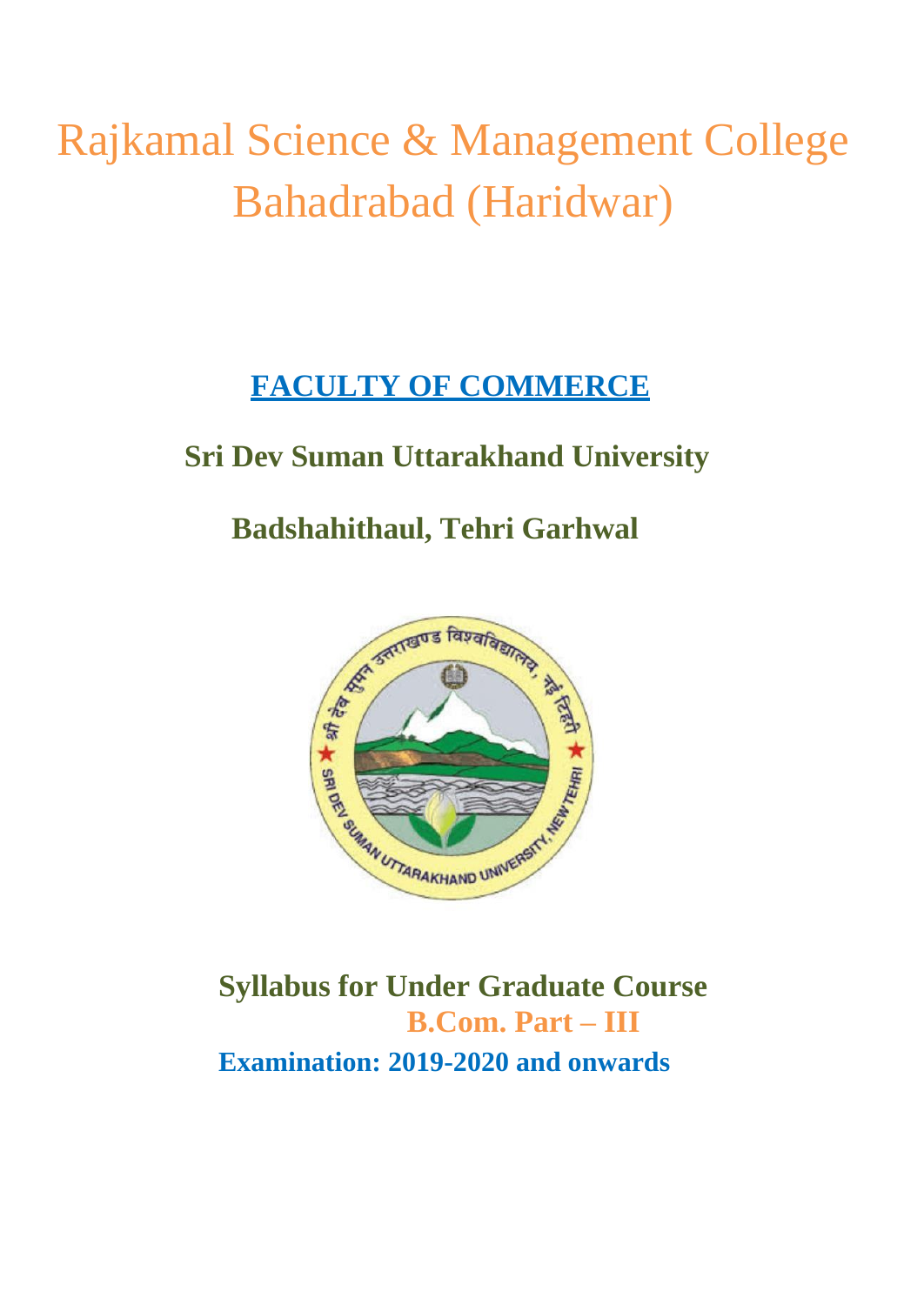#### **ORDINANCES**

#### **B.Com. (Three Year Degree Course)**

1. (a) The examination for the degree of Bachelor of Commerce (B.Com.) shall consist of three parts (i) B.Com. Part – I (ii) B.Com. Part – II (iii) B.Com. Part – III

(b) A candidate who has passed the following examinations shall be eligible for admission to B.Com. Part I:

The Intermediate Examination of Commerce of the Board of High School and Intermediate Education, Uttaranchal or the Central Board of Secondary Education or any other examination recognized by the University as equivalent there to with a minimum of 40% marks in aggregate.

- 2. A candidate who has passed Part I/II B.Com. Examination of another university may also be admitted to part II/III. B.Com. examination provided that he/ she has offered for his/ her part I/II examination of course of equivalent standard with almost identical syllabus as is required for part I/II examination of this University and has attended a regular course of study for an academic year in constituent/ affiliated college of the university. Prior permission is necessary from university with this regard.
- 3. (a) A candidate shall be examined in three groups of B.Com. Part I / II examination and total four groups in B.Com – III examination. In B.com. – III, Group – V is compulsory for students.

(b) There will be one Computerized Accounting Group i.e. Group - IV

(c) Computerized Accounting (Group - IV) can be opted by a maximum number of 30 students in B.Com. I (to continue without change to B.Com. II and III) in place of Group II

i.e. Accounting Group. This group can be run only where appropriate computers laboratory and staff is available. Practical examination will be held in group IV as under:

|            | Paper I - [50 max. marks]                                       |
|------------|-----------------------------------------------------------------|
| B.Com. I   |                                                                 |
|            | Paper II - Theory 35 marks, Practical 15 marks [50 max. marks]] |
|            |                                                                 |
|            | Paper I - Theory [ 50 max. marks]                               |
| B.Com. II  |                                                                 |
|            | Paper II - Theory 35 marks, Practical 15 marks [50 max. marks]] |
|            |                                                                 |
|            | Paper I - Theory 35 marks, Practical 15 marks [50 max. marks]   |
| B.Com. III |                                                                 |
|            | Paper II - Theory 35 marks, Practical 15 marks [50 max. marks]  |

The Following shall be the number of paper in each group:

| <b>Groups</b> | No. of Papers |         |                       |  |  |
|---------------|---------------|---------|-----------------------|--|--|
|               | Part I        | Part II | Part III              |  |  |
|               |               |         |                       |  |  |
|               |               |         |                       |  |  |
|               |               |         |                       |  |  |
|               |               |         |                       |  |  |
|               |               |         | 2 (Compulsory Papers) |  |  |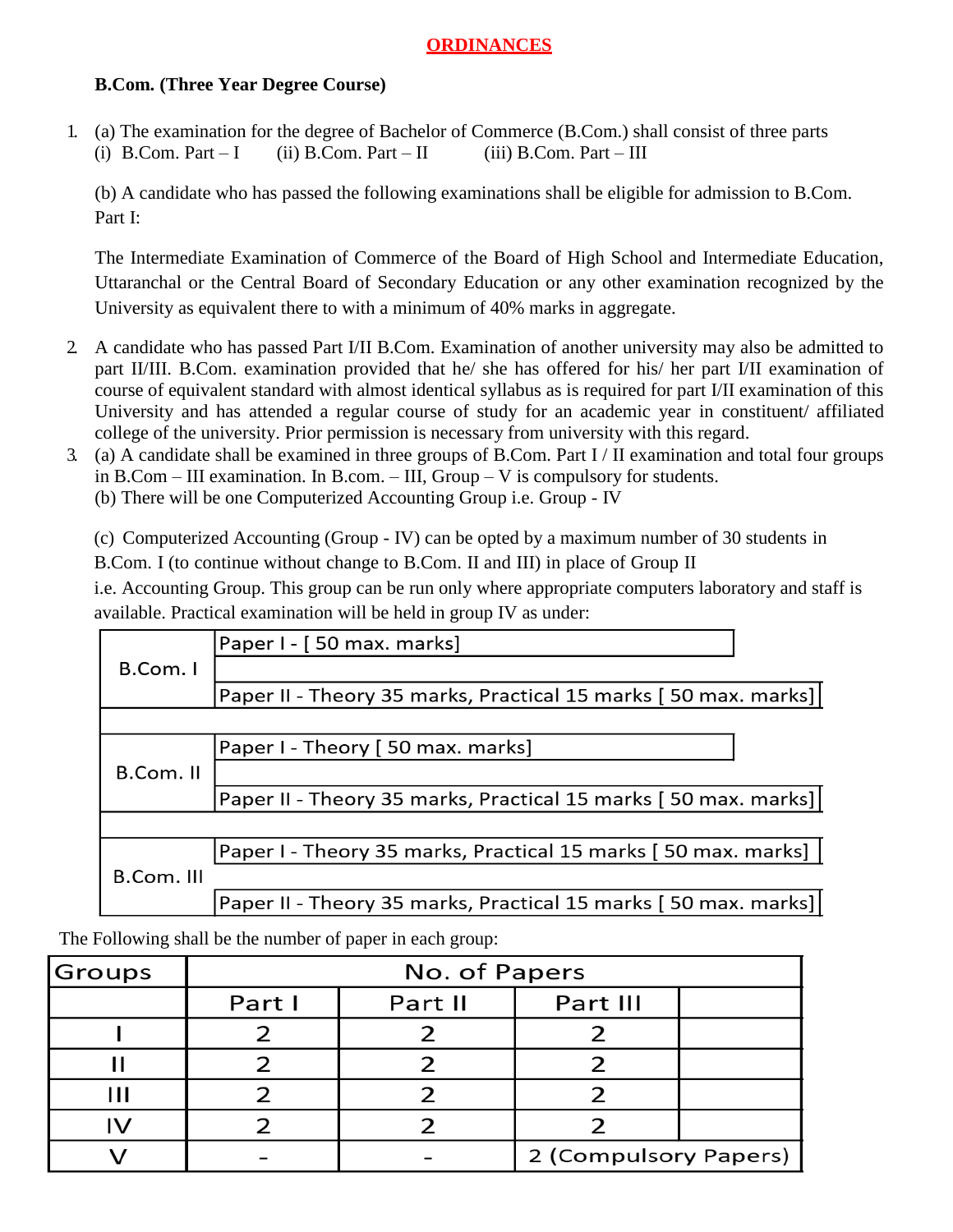- 4. In B.Com. Part I, II & III examination, each group shall carry 100 marks. In order to pass B.Com. Part I, Part II and Part III examination, a candidate must obtain 33% marks in each group and also in aggregate.
- 5. Each candidate shall have to pass the B.Com. Part I, B.Com. Part II and B.Com. III examinations separately, but the division shall be awarded on the basis of the aggregate marks obtained by him/her in all the three examinations together.
- 6. A candidate who has obtained 33% marks and above but less than 45% marks in the aggregate shall be placed in III division, a candidate who has obtained 45% marks and above but less than 60% marks shall be placed in II division, a candidate who has obtained 60% marks and above shall be placed in I division.
- 7. In B.Com. Part III, three grace marks in any one group shall be awarded on the basis of one mark on every 10 marks, over and above the minimum pass marks.
- 8. The details of the courses of each group of study shall be as contained in the syllabi and the existing regulations, to the extent they are inconsistent with the new ordinances and regulations, shall stand amended or superseded, as the case may be.

#### **SCHEME OF EXAMINATION**

(1) The examination for the degree of Bachelor of Commerce shall consist of B.Com. Part I, Part II and Part III examinations spread over three years.

|                  | <b>Management Group</b>                                   | <b>Marks</b> |  |  |
|------------------|-----------------------------------------------------------|--------------|--|--|
| Group I          | Paper I - Marketing Management                            | 50           |  |  |
|                  |                                                           |              |  |  |
|                  | Paper II - Management Accounting                          | 50           |  |  |
|                  | <b>Accounting Group</b>                                   |              |  |  |
| Group II         | Paper I - Income Tax Law and Accounts                     | 50           |  |  |
|                  |                                                           |              |  |  |
|                  | Paper II - Auditing and Corporate Governance              | 50           |  |  |
|                  | <b>Business Economics &amp; Legal Aspects of Business</b> |              |  |  |
| <b>Group III</b> | Paper I - Goods and Services Tax (GST)                    | 50           |  |  |
|                  |                                                           |              |  |  |
|                  | Paper II - Fundamentals of Investment                     | 50           |  |  |
|                  | <b>Computerized Accounting</b>                            |              |  |  |
| <b>Group IV</b>  | Paper I - Computer Application in Management              | 50           |  |  |
|                  | Accounting                                                |              |  |  |
|                  |                                                           |              |  |  |
|                  | Paper II - Computer Application in Income Tax             | 50           |  |  |
|                  | <b>Communication Group (Compulsory for all)</b>           |              |  |  |
| Group V          | Paper I - Business Communication                          | 50           |  |  |
|                  |                                                           |              |  |  |
|                  | Paper II - Viva Voce (Oral Communication)                 | 50           |  |  |

#### **B. Com. Part - III Examination, 2021and onwards**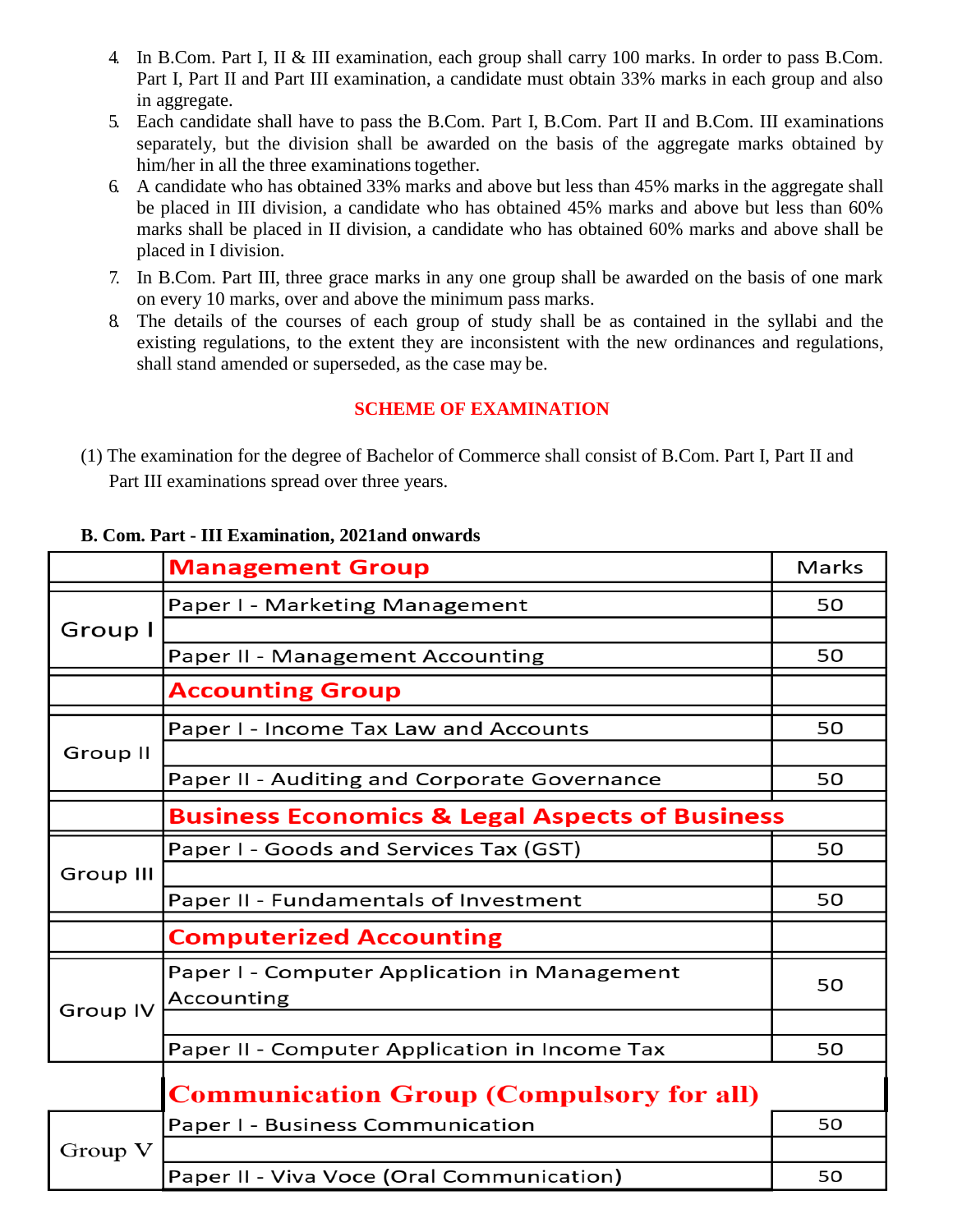### **B.Com. – III Year**

# **Group I – Management Group**

#### **Paper I: Marketing Management**

**Objective:** The objective of this course is to provide basic knowledge of concepts, principles, tools and techniques of marketing.

**Paper pattern:** This question paper consists of three sections, 'A', 'B' & 'C'. Section 'A' consists of ten objective/very short answer type questions of 1 mark each. **All the questions of section 'A' are compulsory**. Section 'B' consists of seven short-answer type questions, out of which students have to attempt **any five** questions. Each question of section 'B' is of 2 marks. Section 'C' consists of eight long answer type questions, students have to attempt **any four**  questions. Each question of section 'C' is of 7.5 marks.

- **1.** Introduction: Nature and scope of marketing; Importance of marketing, Marketing concepts – traditional and modern, Selling Vs. marketing, Marketing mix, Marketing environment.
- **2.** Consumer Behaviour and Market Segmentation: An introduction to factors affecting consumer behaviour; Market segmentation – concept and importance; Bases for market segmentation.
- **3.** Product: Concept of product, consumer and industrial goods : Product planning and development; packaging – role and functions; Brand name and trade mark; After - sales service; Product life cycle concept.
- **4.** Price: Importance of price in the marketing mix, factors affecting price of a product/ service: Discounts and rebates.
- **5.** Distribution Channels and Physical Distribution: Distribution Channel concept and role: Types of distribution channels: Factors affecting choice of a distribution channel; Retailer and wholesaler; Physical distribution of goods, Transportation; Warehousing, Inventory control; Order processing.
- **6.** Promotion: Methods of promotion, Optimum promotion mix; Advertising media their relative merits and limitations; Characteristics of an effective advertisement; Personal selling, Selling as a career, Characteristics of a successful sales person: Functions of salesman.
- **7.** Recent developments in marketing: Social Marketing, online marketing, direct marketing, services marketing, green marketing, Rural marketing; Consumerism.

#### **Suggested Readings:**

- 1. Philip Kotler, Gary Armstrong, Prafulla Agnihotri and Ehsanul Haque, *Principles of Marketing*, 13th edition, Pearson Education.
- 2. J. Michael Etzel, J. Bruce Walker, J. William Stanton and Ajay Pandit. *Marketing: Concepts and Cases.* (Special Indian Edition)., McGraw Hill Education
- 3. D. William Perreault, and E. McCarthy Jerome., *Basic Marketing,* Pearson Education.
- 4. Simon Majaro, *The Essence of Marketing*, Pearson Education, New Delhi.
- 5. Iacobucci and Kapoor, *Marketing Management: A South Asian Perspective,* Cengage Learning.
- 6. Dhruv Grewal, Michael Levy, *Marketing,* McGraw Hill Education.
- 7. T.N. Chhabra and S. K. Grover, *Marketing Management.* Fourth Edition, Dhanpat Rai & Company.
- 8. Neeru Kapoor, *Principles of Marketing*, PHI Learning.
- 9. Rajendra Maheshwari, *Principles of Marketing*, International Book House.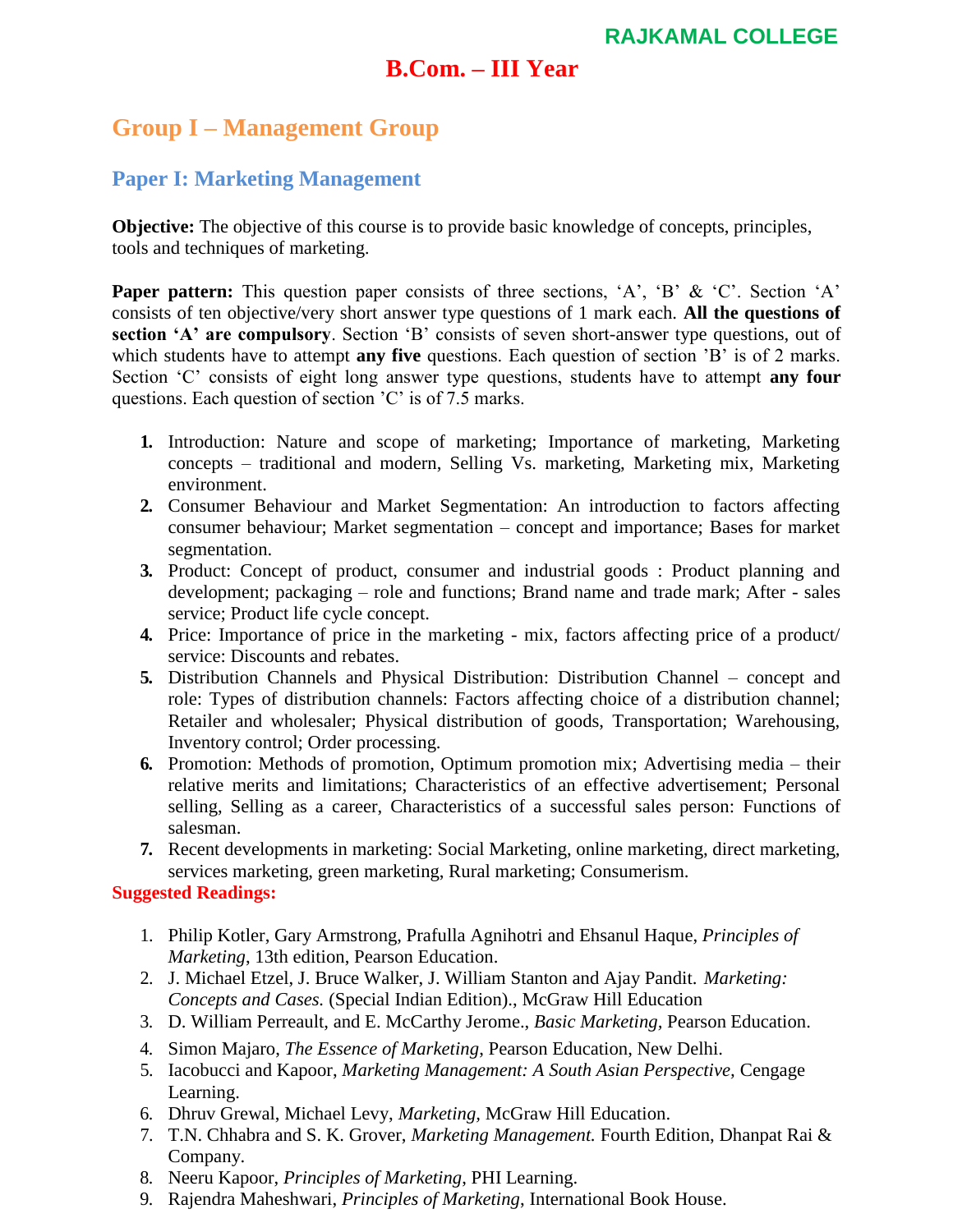#### **Paper – II: Management Accounting**

**Objective:** To enable students to acquire knowledge of concepts, methods and techniques of management accounting for the purpose of managerial planning, control and decision making.

**Paper pattern:** This question paper consists of three sections, 'A', 'B' & 'C'. Section 'A' consists of ten objective/very short answer type questions of 1 mark each. **All the questions of section 'A' are compulsory**. Section 'B' consists of seven short-answer type questions, out of which students have to attempt **any five** questions. Each question of section 'B' is of 2 marks. Section 'C' consists of eight long answer type questions, *out of which at least five questions will be numerical*, students have to attempt **any four** questions. Each question of section 'C' is of 7.5 marks.

- **1.** Management Accounting: Nature, scope and functions of management accounting; Role of management accounting in decision - making; Management accounting Vs. financial accounting : Tools and techniques of management accounting
- **2.** Ratio analysis; Classification of ratios profitability ratios, turnover ratios, solvency and liquidity ratios, ratios for investors, Advantages of ratio analysis; Limitations of accounting ratios.
- **3.** Funds Flow Statement, Cash Flow Statement(as per revised AS)
- **4.** Absorption and Marginal Costing: Marginal and differential costing as a tool for decision making – make or buy; Change of product mix, Pricing, Exploring new markets, Shutdown decisions, Cost Volume Profit Analysis:Break-even analysis.
- **5.** Budgeting for Profit Planning and control: Meaning of budget and budgetary control; Objectives; Merits and limitations; Types of budgets; Cash budget, Fixed and flexible budgeting; Zero base budgeting, Performance budging.
- **6.** Capital Investment decisions(capital budgeting),methods,
- **7.** Standard Costing and Variance Analysis: Meaning of standard cost and standard costing: advantages and applications; Variance analysis: material, Labour and overhead variances.
- **8.** Responsibility accounting.

#### **Suggested Readings:**

- **1.** T. Horngren Charles, L. Sundem Gary, Dave Burgstahler, Jeff O. Schatzberg**.** *Introduction to Management Accounting* , Pearson Education.
- 2. A. Anthony Atkinson, S. Robert Kaplan, Ella Mae Matsumura, S. Mark Young. *Management Accounting*. Dorling Kindersley(India) Pvt. Ltd.
- 3. Surender Singh, *Management Accounting,* Scholar Tech Press, New Delhi.
- 4. Garrison, Noreen, Brewer*. Managerial Accounting*. McGraw Hill.
- 5. Rajiv Goel, *Management Accounting*. International Book House,
- 6. M.N. Arora. *Management Accounting.* Vikas Publishing House, New Delhi.
- 7. S.N. Maheshwari and S.N. Mittal. *Management Accounting*. Shree Mahavir Book Depot, New Delhi.
- 8. M.Y. Khan and P.K. Jain, *Management Accounting*. McGraw Hill Education

## **Group II – Accounting Group**

#### **Paper – I: Income Tax Law & Accounts**

**Objective:** To provide basic knowledge and equip students with application of principles and provisions of Income-tax Act, 1961 and the relevant Rules. **RAJKAMAL COLLEGE**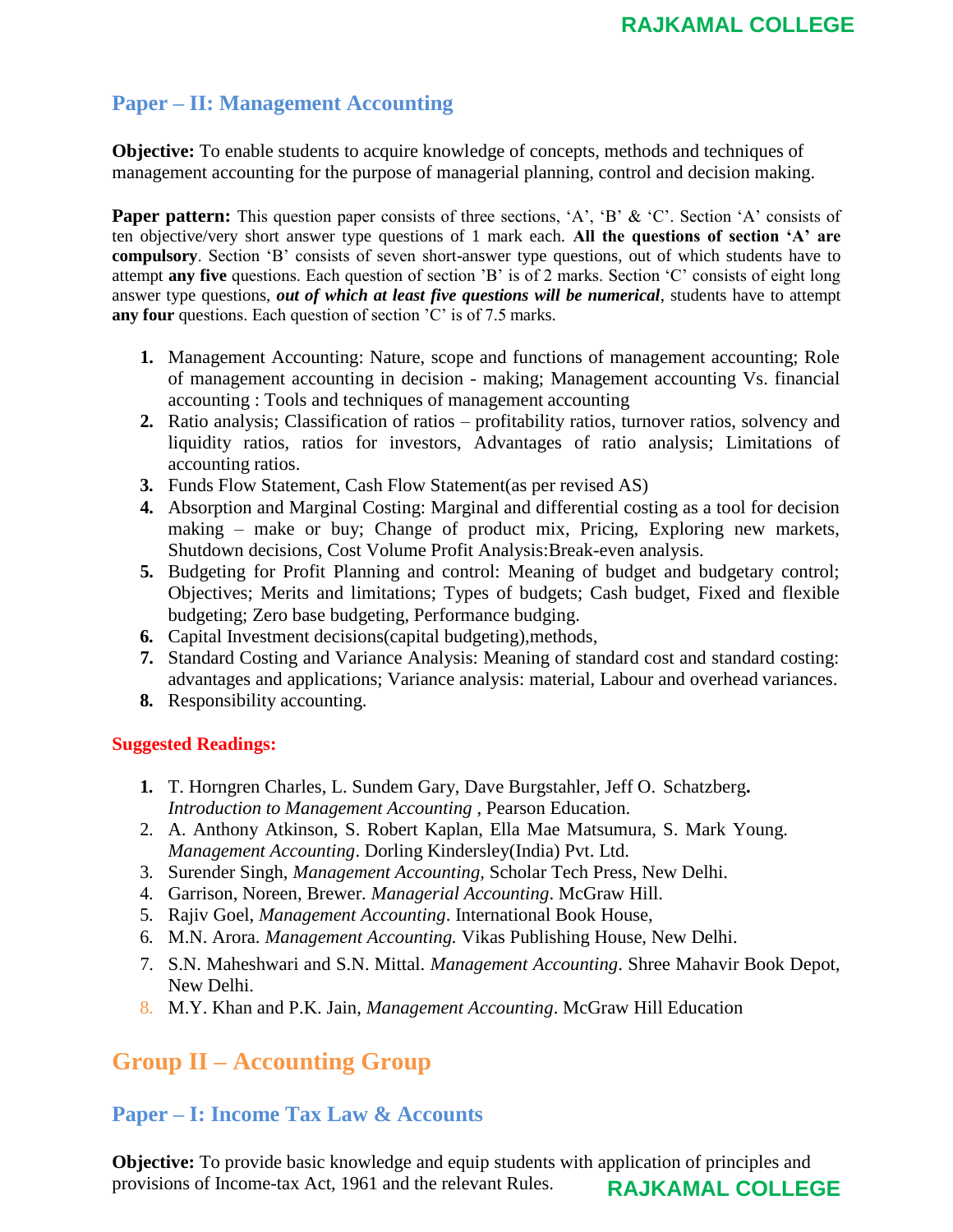**Paper pattern:** This question paper consists of three sections, 'A', 'B' & 'C'. Section 'A' consists of ten objective/very short answer type questions of 1 mark each. **All the questions of section 'A' are compulsory**. Section 'B' consists of seven short-answer type questions, out of which students have to attempt **any five** questions. Each question of section 'B' is of 2 marks. Section 'C' consists of eight long answer type questions, *out of which at least five questions will be numerical*, students have to attempt **any four** questions. Each question of section 'C' is of 7.5 marks.

- **1.** Basic concepts: Income, agricultural income, person, assessee, assessment year, previous year, gross total income, total income, maximum marginal rate of tax; Permanent Account Number (PAN)
- **2.** Residential status; Scope of total income on the basis of residential status, Exempted income under section 10
- **3.** Computation of Income under Income from Salaries; Income from house property
- **4.** Computation of Income under Profits and gains of business or profession; Capital gains; Income from other sources
- **5.** Deductions from Gross total income; Rebates and reliefs. Computation of total income and Tax liability of an Individual and Hindu undivided Family, Aggregation of income and Set-off and Carry forward of losses
- **6.** Deductions and collection of Tax at source; Advance payment of Tax and Payment of Tax after Assessment.
- **7.** Preparation of Return of Income: Filing of returns: Manually, On-line filing of Returns of Income & TDS; Provision & Procedures of Compulsory On-Line filing of returns for specified assesses.

#### **Suggested readings:**

- 1. Vinod K Singhania. and Monica Singhania. *Students' Guide to Income Tax, University Edition,* Taxmann Publications Pvt. Ltd., New Delhi.
- 2. Girish Ahuja and Ravi Gupta. *Systematic Approach to Income Tax.* Bharat Law House, Delhi.
- 3. B.K Agarwal and R. Agarwal, *Income Tax Law and Accounts,* Nirupam Sahitya Sadan.
- 4. H.C Mehrotra and S.P Goyal, *Income Tax Law and Accounts,* Sahitya Bhawan Publications.

#### **Paper – II: Auditing and Corporate Governance**

**Objective:** To provide knowledge of auditing principles, procedures and techniques in accordance with current legal requirements and professional standards and to give an overview of the principles of Corporate Governance and Corporate Social Responsibility.

**Paper pattern:** This question paper consists of three sections, 'A', 'B' & 'C'. Section 'A' consists of ten objective/very short answer type questions of 1 mark each. **All the questions of section 'A' are compulsory**. Section 'B' consists of seven short-answer type questions, out of which students have to attempt **any five** questions. Each question of section 'B' is of 2 marks. Section 'C' consists of eight long answer type questions, students have to attempt **any four**  questions. Each question of section 'C' is of 7.5 marks.

- **1.** Introduction : Meaning, Objectives, Basic Principles and Techniques; Classification of Audit, Recent Trends in Auditing: Nature and significance of cost audit; Tax audit; Management audit
- **2.** Audit Planning, Internal Control Internal Check and Internal Audit; Audit Procedure Vouching and verification of Assets & Liabilities.
- **3.** Audit of Companies:: Company Auditor- Qualifications and disqualifications, Appointment, Rotation, Removal, Remuneration, Rights and Duties , Liabilities of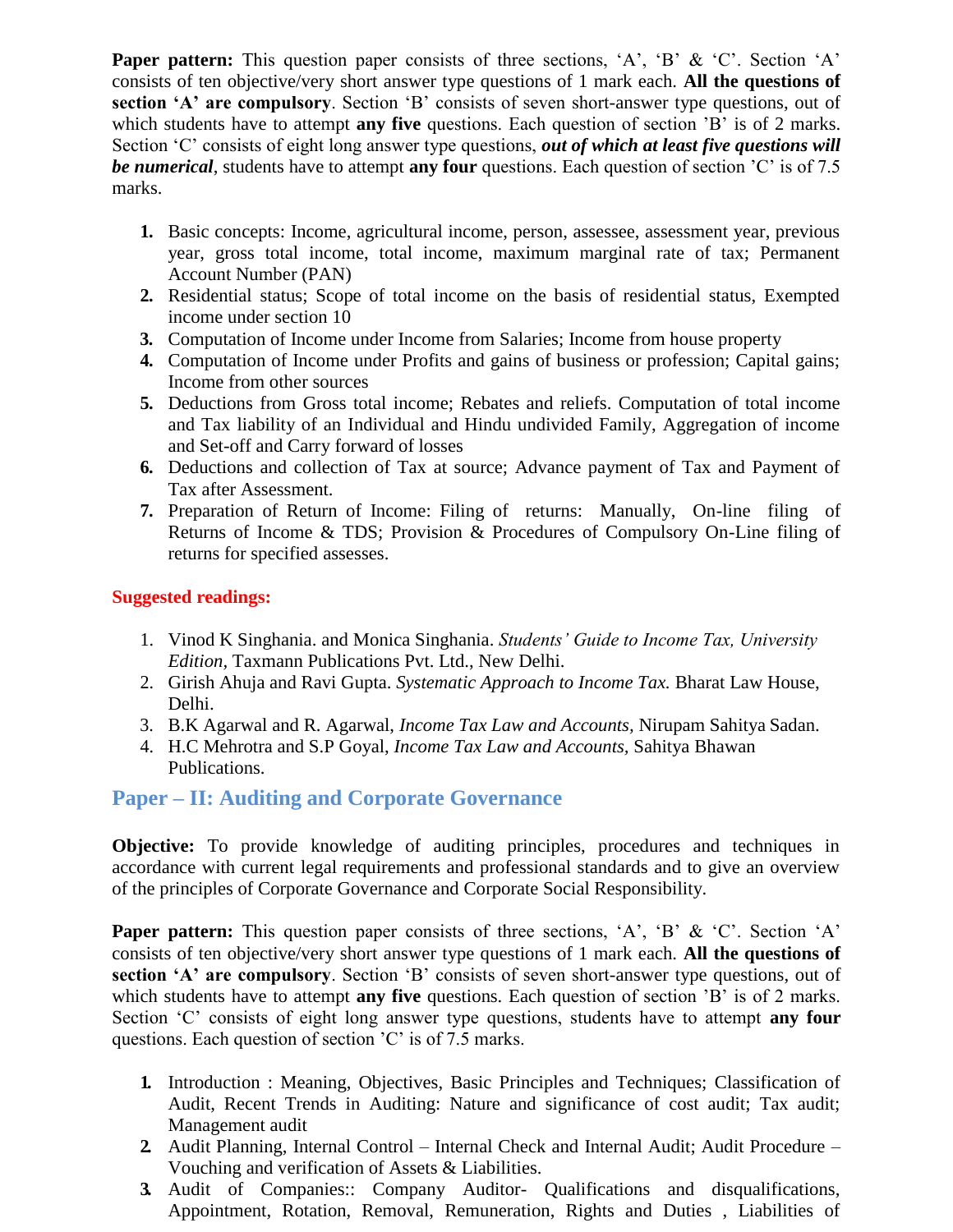Statutory Auditors under the Companies Act 2013

- **4.** Special Areas of Audit: Special features of Cost audit, Tax audit, and Management audit; Basic considerations of audit in EDP Environment; Auditing Standards; Relevant Case Studies/Problems
- **5.** Auditor's Report- Contents and Types with specimen.
- **6.** Corporate Governance: Conceptual framework of Corporate Governance: Theories & Models, Broad Committees; Corporate Governance Reforms.
- **7.** Business Ethics: Morality and ethics, business values and ethics, approaches and practices of business ethics, corporate ethics, ethics program, codes of ethics, ethics committee; Ethical Behavior: Concepts and advantages
- **8.** Corporate Social Responsibility (CSR): Concept of CSR, Corporate Philanthropy, Strategic Planning and Corporate Social Responsibility; Relationship of CSR with Corporate Sustainability; CSR and Business Ethics, CSR and Corporate Governance; CSR provisions under the Companies Act 2013.

#### **Suggested Readings:**

- 1. Ravinder Kumar and Virender Sharma, *Auditing Principles and Practice*, PHI Learning.
- 2. Aruna Jha, *Auditing*, Taxmann Publication.
- 3. Anil Kumar, *Corporate Governance: Theory and Practice*, Indian Book House, New Delhi
- 4. M.C. Kuchhal, *Modern Indian Company Law*, Shri Mahavir Book Depot. (Publishers) (Relevant Chapters).
- 5. N. Balasubramanian, *A Casebook on Corporate Governance and Stewardship*, McGraw Hill Education.
- 6. B.N. Ghosh, *Business Ethics and Corporate Governance*, McGraw Hill Education.
- 7. S.K. Mandal*, Ethics in Business and Corporate Governance*, McGraw Hill Education.
- 8. Bob Tricker, *Corporate Governance-Principles, Policies, and Practice* (Indian Edition), Oxford University Press.
- 9. Christine Mallin, *Corporate Governance (Indian Edition*), Oxford University Press.
- 10. Relevant Publications of ICAI on *Auditing* (CARO).

### **Group III – Business Economics and Legal Aspects of Business Paper – I: Goods & Services Tax (GST)**

**Objective:** To aware students about the GST law in the country and provide an insight into practical aspects of GST and equip them to become tax practitioners.

**Paper pattern:** This question paper consists of three sections, 'A', 'B' & 'C'. Section 'A' consists of ten objective/very short answer type questions of 1 mark each. **All the questions of section 'A' are compulsory**. Section 'B' consists of seven short-answer type questions, out of which students have to attempt **any five** questions. Each question of section 'B' is of 2 marks. Section 'C' consists of eight long answer type questions, students have to attempt **any four** questions. Each question of section 'C' is of 7.5 marks.

- **1.** Indirect taxes before GST: An overview; Concept of VAT; Meaning and Methods; Major shortcomings in the structure of Indirect taxes prior to the GST; Need of GST in India; Genesis, Salient features of GST; Taxes subsumed in GST; Advantages and challenges of GST; Innovation and best practices; Structure of GST including SGST, CGST, UTGST and IGST
- **2.** Registration: Process of Registration; Compulsory Registration, Liability for Registration, Exemption from Registration. GST Unique Identity Number (GSTIN), Deemed Registration, Amendments, cancellation and revocation of registration, Migration of existing taxpayers to GST.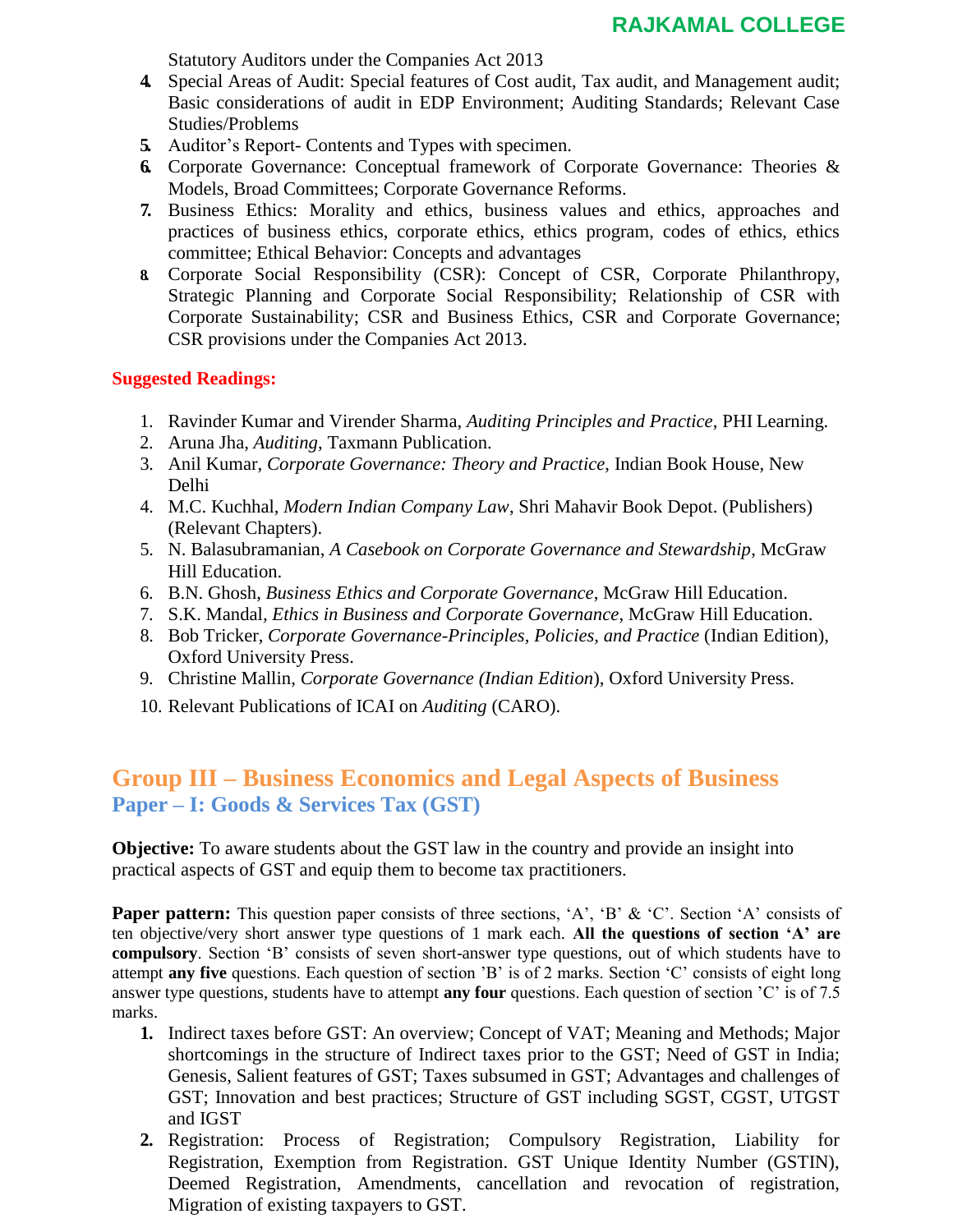- **3.** Levy and Collection of GST: Taxable event;
- **4.** Supply of Goods and Services; Place of Supply: Within State, Interstate, Import and Export; Time of supply; Meaning, Provisions to determine time of supply of Goods and Services, Harmonized System of Goods (HSN), Tariff classifications.
- **5.** Valuation for GST: Valuation rules, taxability of reimbursement of expenses; Exemption from GST; Small supplies and Composition Scheme; Classification of Goods and Services; Composite and Mixed Supplies.
- **6.** Input Tax Credit(ITC) Eligible and Ineligible Input Tax Credit; Apportionment of Credit and Blocked Credits; Tax Credit in respect of Capital Goods; Recovery of Excess Tax Credit; Availability of Tax Credit in special circumstances; Transfer of Input Credit (Input Service Distribution); Payments of Taxes; Refund; Doctrine of unjust enrichment; Tax Deducted at Source(TDS), Tax Collected at Source(TCS). Reverse Charge Mechanism, Job work.
- **7.** Payment of Taxes, maintenance of records & Submission of Return: Maintenance of Records, Mode of payment, Process of payment, Maintenance of e- ledgers, ITC utilization rules.
- **8.** Types and periodicity of Returns: Monthly Returns, Quarterly Return for Taxpayers under Composition Scheme, Rectification of Return, Processing of Returns, Matching Input TaxCredit.

#### **Suggested Readings:**

- 1. Chaudhary, Dalmia and Girdharwal, GST : A Practical Approach, Taxmann Publications,New Delhi.
- 2. Haldia Arpit, GST Made Easy, Taxmann Publications.New Delhi.
- 3. Datey V.S., GST Ready Reckoner, Taxmann Publications.New Delhi.
- 4. Singhania Vinod K. & Singhania Monica, Students Guide to Indirect Tax Laws, Taxman Publications.
- 5. Gupta, S.S., GST;How to meet your obligations , Taxman Publications.
- 6. GST Manual, Taxmann Publications.
- 7. Garg Keshav , GST Ready Reckoner, Bharat Law House.
- 8. Sudhir Halakhandi , (Vastu Evam Sewa Kar) GST in Hindi.
- 9. Bare Act on Goods and Services Tax,Government of India,Ministry of Finance.

#### **Paper – II: Fundamentals of Investment**

**Objective:** To familiarize the students with different investment alternatives, introduce them to the basics of their analysis, valuation and investor protection.

**Paper pattern:** This question paper consists of three sections, 'A', 'B' & 'C'. Section 'A' consists of ten objective/very short answer type questions of 1 mark each. **All the questions of section 'A' are compulsory**. Section 'B' consists of seven short-answer type questions, out of which students have to attempt **any five** questions. Each question of section 'B' is of 2 marks. Section 'C' consists of eight long answer type questions, students have to attempt **any four** questions. Each question of section 'C' is of 7.5 marks.

- **1.** The Investment Environment**-** The investment decision process, Types of Investments Commodities, Real Estate and Financial Assets, the Indian securities market, the market participants and trading of securities, security market indices, sources of financial information,
- **2.** Concept of return and risk, Impact of Taxes and Inflation on return.
- **3.** Fixed Income Securities **-** Bond features, types of bonds, estimating bond yields, Bond Valuation types of bond risks, default risk and Credits rating.
- **4.** Approaches to Equity Analysis**-**Introductions to Fundamental Analysis, Technical Analysis and Efficient Market Hypothesis, dividend capitalisation models, and priceearnings multiple approach to equity valuation.
- **5.** Portfolio Analysis and Financial Derivatives **-** Portfolio and Diversification, Portfolio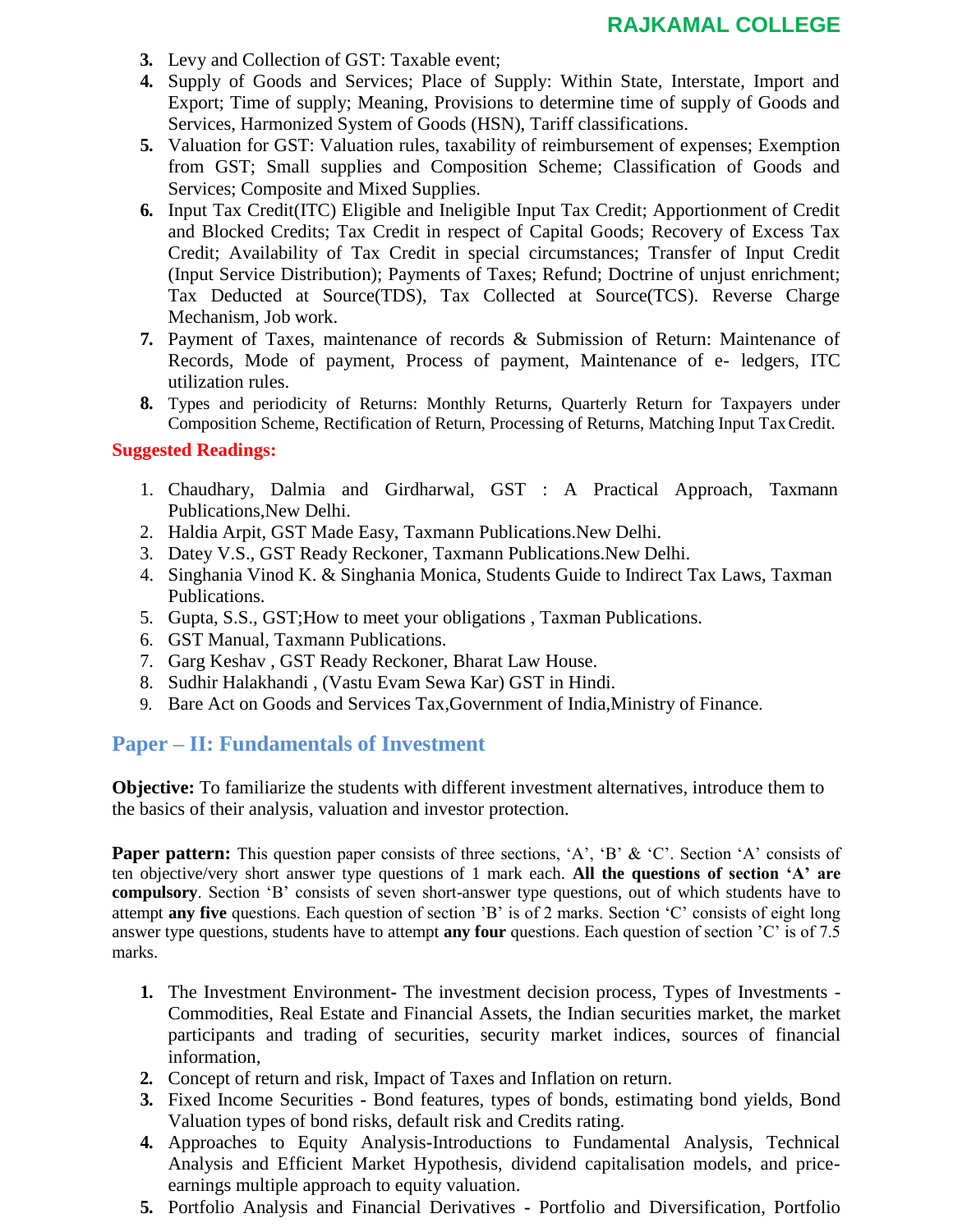Risk and Return; Mutual Funds; Introduction to Financial Derivatives; Financial Derivatives Markets in India

**6.** Investor Protection**-** Role of SEBI and stock exchanges in investor protection; Investor grievances and their redressal system, insider trading, investors' awareness and activism

#### **Suggested Readings**

- 1. C.P. Jones, Investments Analysis and Management, Wiley, 8th ed.
- 2. Prasanna Chandra, Investment Analysis and Portfolio Management, McGraw Hill Education.
- 3. R.P. Rustogi, Fundamentals of Investment, Sultan Chand & Sons, New Delhi.
- 4. N.D. Vohra and B.R. Bagri, Futures and Options, McGraw Hill Education
- 5. Mayo, An Introduction to Investment, Cengage Learning.

# **Group IV – Computerized Accounting**

#### **Paper – I: Computer Applications in Management Accounting**

**Objective:** To acquire knowledge about concepts, methods and techniques of management accounting for the purpose of managerial planning, control and decision making using MS-EXCEL and Tally.

**Paper pattern:** This question paper consists of three sections, 'A', 'B' & 'C'. Section 'A' consists of ten objective/very short answer type questions of 1 mark each. **All the questions of section 'A' are compulsory**. Section 'B' consists of seven short-answer type questions, out of which students have to attempt **any five** questions. Each question of section 'B' is of 2 marks. Section 'C' consists of six long answer type questions, students have to attempt **any three** questions. Each question of section 'C' is of 5 marks.

Retracing management accounting system and use of Tally and MS-Excel packages to obtain different management accounting outputs for the following:

- (1) Fund flow statement (2) Ratio analysis (3) Budget and budget variances
- (4) Analysis of account payable, account receivable and sales.
- (5) Inventory control (6) Projected financial statements (7) Cash forecasting
- (8) Standard costing (9) Marginal costing

Note: separate practical will be held for 15 marks in this paper.

### **Paper – II: Computer Applications in Income Tax**

**Objective:** To provide basic knowledge and equip students with application of principles and provisions of Income-tax Act, 1961 and the relevant Rules using MS-EXCEL and TALLY.

**Paper pattern:** This question paper consists of three sections, 'A', 'B' & 'C'. Section 'A' consists of ten objective/very short answer type questions of 1 mark each. **All the questions of section 'A' are compulsory**. Section 'B' consists of seven short-answer type questions, out of which students have to Attempt **any five** questions. Each question of section 'B' is of 2 marks. Section 'C' consists of six long answer type questions, students have to attempt **any three** questions. Each question of section 'C' is of 5 marks.

- **1.** Basic concepts: Income, agricultural income, person, assessee, assessment year, previous year, gross total income, total income, maximum marginal rate of tax; Permanent Account Number (PAN)
- **2.** Residential status; Scope of total income on the basis of residential status, Exempted income under section 10
- **3.** Computation of Income under Income from Salaries; Income from house property
- **4.** Computation of Income under Profits and gains of business or profession; Capital gains; Income from other sources